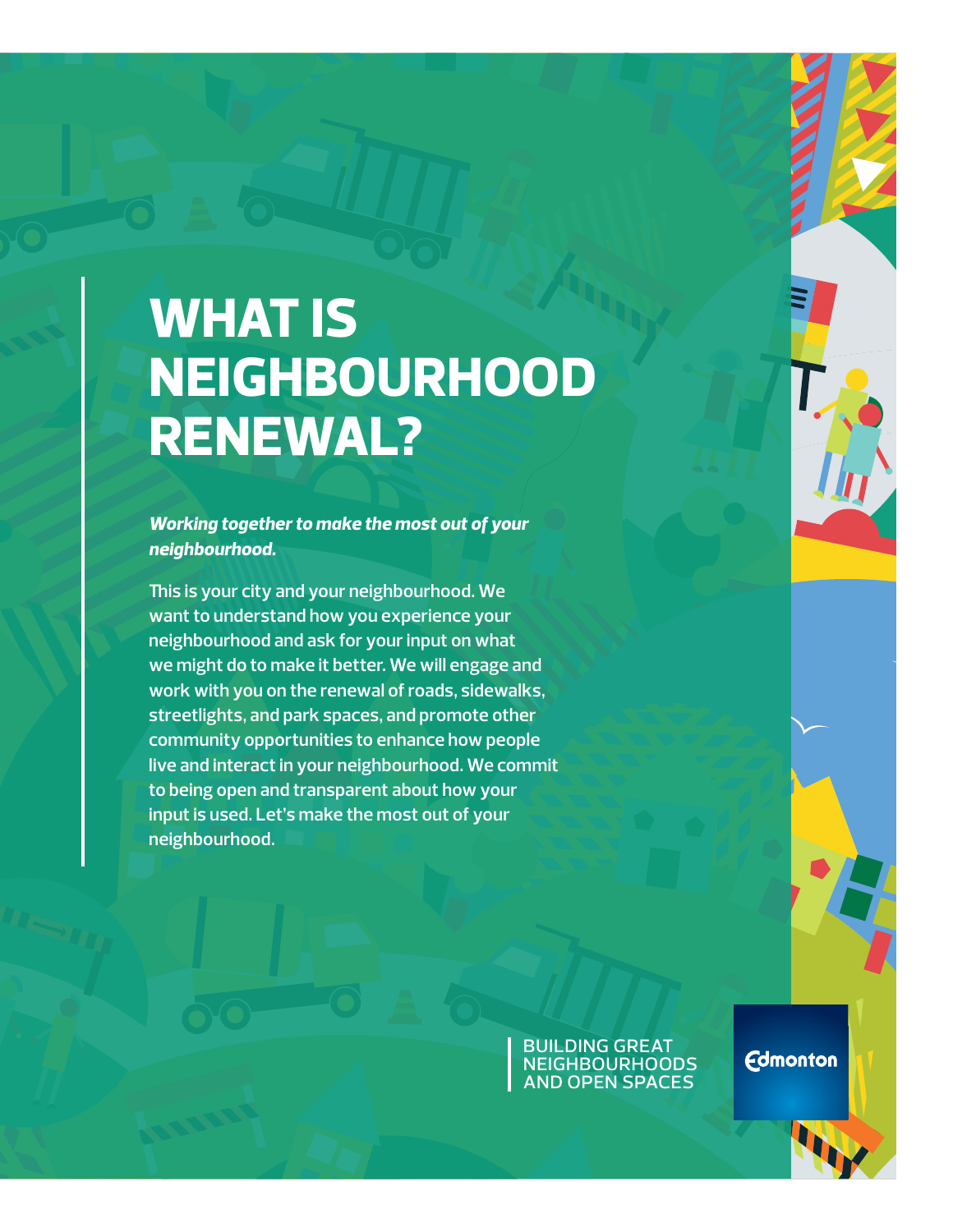# **What's included?**

Building Great Neighbourhoods invites you to learn more about Neighbourhood Renewal and how you can help us engage with you and your neighbours. We will rehabilitate roads and replace street lights, sidewalks, curbs, gutters, and connect missing sidewalk links in your neighbourhood where possible. Other opportunities to improve parks and public spaces will be explored.

# **Selecting neighbourhoods for renewal**

Neighbourhoods are selected and scheduled for renewal based on:

- **+** Assessment of neighbourhood sidewalk and road conditions
- **+** Alignment with utility repairs and upgrades
- **+** Available budget and funding

# **Benefits of Neighbourhood Renewal**

- **+** Replace sidewalks that have cracking, protruding grass, and trip hazards
- **+** Replace uneven curbs and gutters
- **+** Repave roadways that have potholes, cracks, and broken asphalt
- **+** Replace rusting and tilted street lights
- **+** Construct curb ramps and other intersection improvements
- **+** Improve accessibility by adding sections of sidewalk that are missing

# **Call 311**  $\boldsymbol{J}$

# **How to participate**

We want to understand how you experience your neighbourhood and ask for your input on what we might do to make it better. You can make a difference during what is typically a multi-year process to renew your neighbourhood. The project will move through many stages and you can participate in any part of or the entire process.

#### **General information**

Updates on what is happening with renewal in your neighbourhood are available at edmonton.ca/**[neighbourhoodrenewal.](http://www.edmonton.ca/neighbourhoodrenewal )**

We will host several in-person neighbourhood meetings during the process. We will use various communications to inform you and your neighbours about upcoming sessions.

#### **Surveys**

# **In-person sessions** user-alt



We will provide opportunities for you to provide your input through surveys. Surveys will be available online and in paper format.

You can call 311 at any time to find out more

information about your neighbourhood renewal.

# **Ways to participate**





# **How decisions are made**

Neighbourhood Renewal decisions are made based on three inputs:

- **+** Public Input
- **+** Technical Requirements
- **+** City Programs and Policies

## **Funding**

The Neighbourhood Renewal Program is paid for through a combination of property taxes and cost-sharing with property owners for specific neighbourhood local improvements.

## **Other improvement opportunities**

The City will also ask for your input on making improvements on City-owned property that enhance neighbourhood liveability and connectivity. These improvements are unique to each neighbourhood (e.g. trail improvements, trees, sidewalk connections and more).

## **Cost-sharing opportunities**

Neighbourhood Renewal includes the opportunity for you and your neighbours to consider two major local improvements: **Sidewalk Reconstruction** and **Decorative Street Lights.**

> **Local improvement opportunities need to be approved by 50%+1 of property owners. This is a cost-sharing program between property owners and the City of Edmonton.**

**Learn more at: edmonton.ca/[localimprovements](http://www.edmonton.ca/localimprovements)**